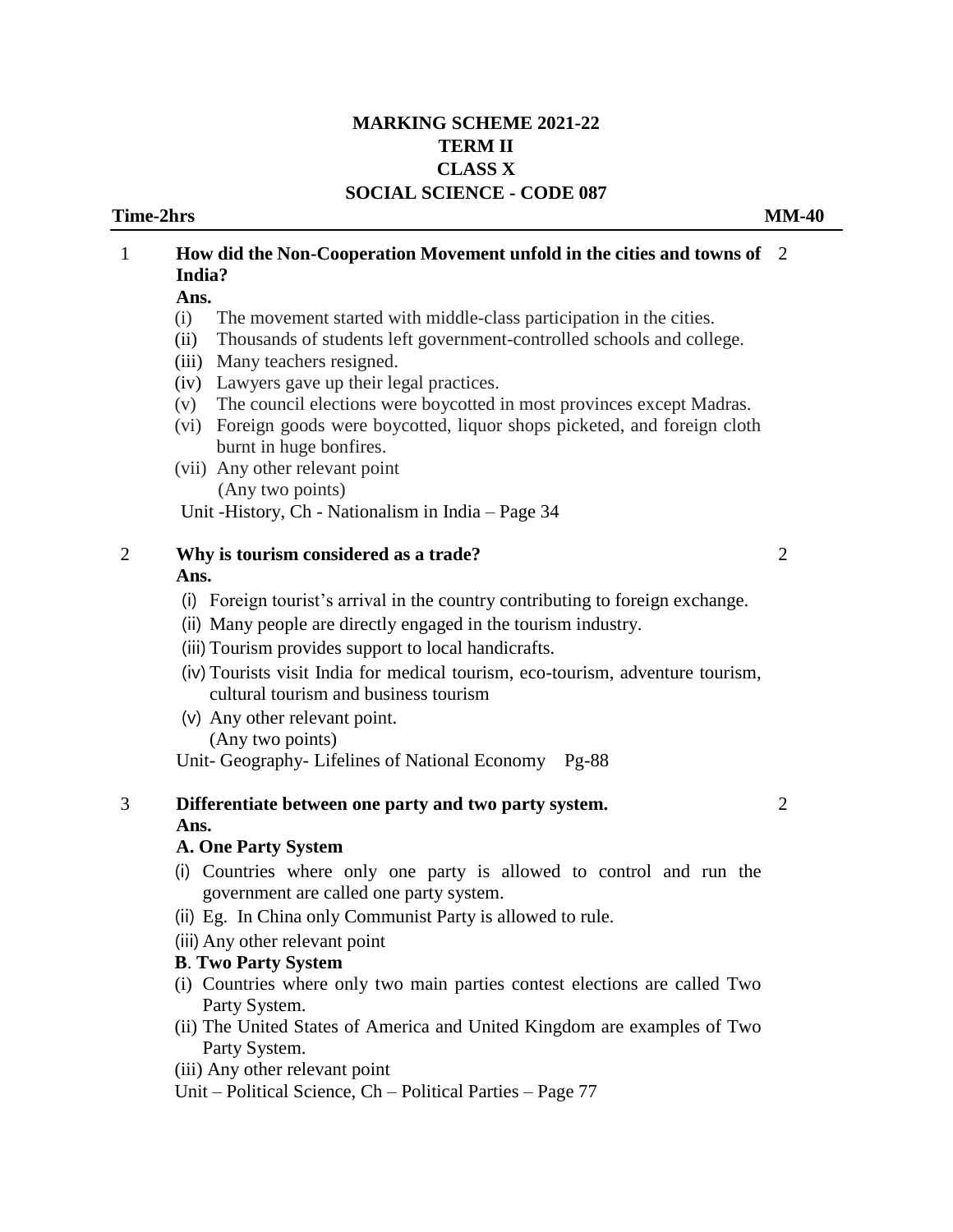### 4 **State the role of Reserve Bank of India.**

Ans.

- (i) In India, the Reserve Bank of India issues currency notes on behalf of the Central Government.
- (ii) The RBI supervises the functioning of formal sources of loans.
- (iii) The RBI monitors the banks in actually maintaining cash balance.
- (iv) The RBI sees that the banks give loans not just to profit-making businesses and traders but also to small cultivators.
- (v) Any other relevant point.

(Any two points)

Unit – Economics, Ch – Money and Credit – Page  $40 \& 48$ 

### 5 **Read the data in the table given below and answer the questions that follow:**

**Total production of finished steel in India Year Production (in million tonnes)** 2015 - 2016 106.60 2016 - 2017 120.14 2017 - 2018 126.85 2018 - 2019 101.29 2019 - 2020 102.62

**5.1 Compare the 2015-2016 and 2019-2020 data and give any one reason for the reduction of production of steel in 2019 - 2020.** 

### **Ans.**

- 
- (i) High costs
- (ii) Limited availability of coking coal
- (iii) Lower productivity of labour
- (iv) Irregular supply of energy
- (v) Any other relevant point

(Any one point)

# **5.2 Why is production and consumption of steel considered as an index of a country's development? (1)**

### **Ans.**

- (i) The steel products are used as a raw material in different industries.
- (ii) It is required for export.
- (iii) It provides machinery for ensuring country's growth.
- (iv) Any other relevant point.
- (Any one point)

Unit Geography, Ch – Manufacturing Industries – Page 69

2

**(1)**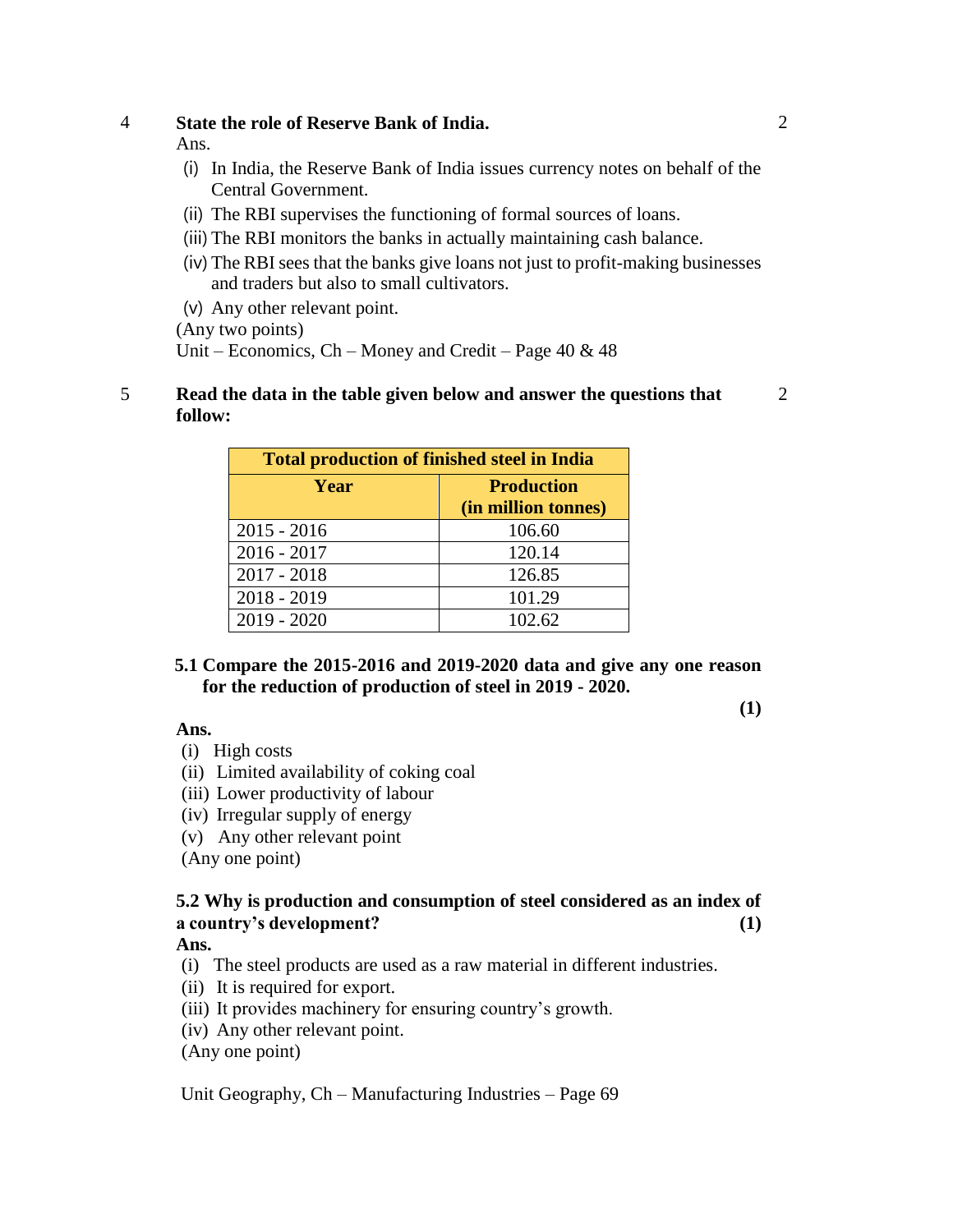## 6 **Why do most of the rural households still remain dependent on the**  3 **informal sources of credit?**

### **Ans.**

- (i) Limited availability of Banks in rural areas.
- (ii) People in the rural areas face problem with regard to documentation.
- (iii) Absence of collateral is one of the major reasons which prevents the poor from getting bank loans.
- (iv) Rural people get easy loans from the richer households through informal ways.
- (v) Any other relevant point. (Any three points)

Unit – Economics, Ch – Money and Credit – Page 50

#### **OR**

### **How do Self Help Groups help borrowers to overcome the problem of lack of collateral? Explain.**

- (i) People can get timely loans for a variety of purposes and at a reasonable interest rate.
- (ii) SHGs are regular in their savings which can be used as monetary help.
- (iii) Members can take small loans without collateral to meet their needs.
- (iv) Due to timely repayment banks also lend loans to SHGs.
- (v) Any other relevant point. (Any three points) Unit – Economics, Ch – Money and Credit – Page 51

### 7 **"Tribal peasants interpreted the message of Mahatma Gandhi and the**  3**idea of swaraj in another way and participated in the Non-Cooperation Movement differently." Justify the statement.**

Ans.

- (i) Spread of militant guerrilla movement in the Gudem Hills of Andhra Pradesh.
- (ii) They were against colonial policies.
- (iii) Their livelihood was affected and their traditional rights were denied.
- (iv) Their leader Alluri Sitaram Raju was inspired by the Non Cooperation Movement and persuaded people to wear khadi and give up drinking.
- (v) He wanted liberation by the use of force.
- (vi) The rebels attacked police stations and carried on guerrilla warfare for achieving swaraj.
- (vii) Any other relevant point

(To be evaluated as a whole)

Unit -History, Ch - Nationalism in India – Page 35-36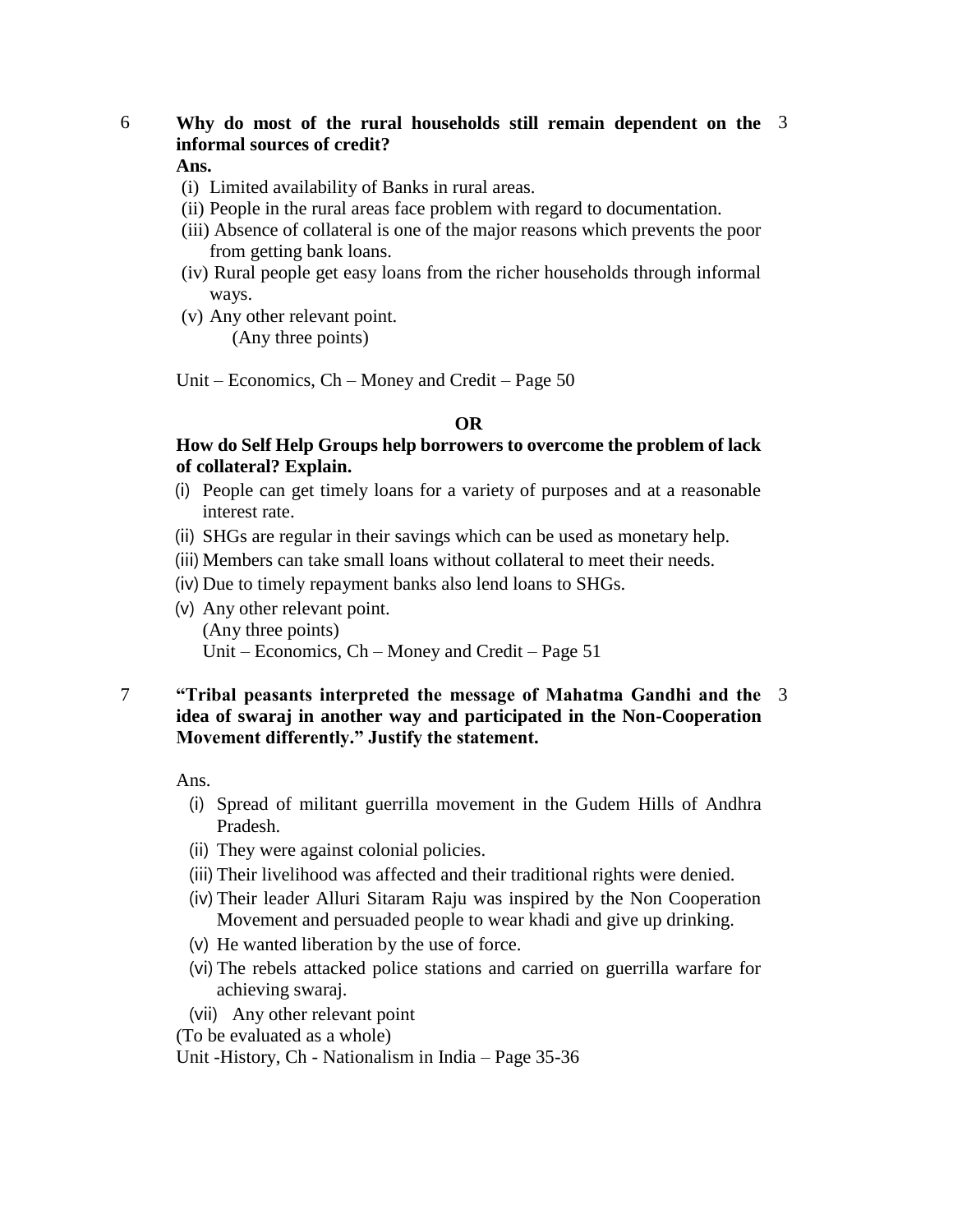# 8 **Examine the role of Political Parties in a democratic country**.

# **Ans.**

- (i) Parties form and run governments.
- (ii) Parties play a decisive role in making policies for the country.
- (iii) They recruit leaders and train them.
- (iv) Parties that lose the election form the opposition.
- (v) Parties shape public opinion.
- (vi) Parties provide the common man access to government machinery and welfare schemes.
- (vii) Any other relevant point

(Any three points)

- Unit Political Science, Ch 6 Political Parties Page 74
- 9 **"Democracy's ability to generate its own support is itself an outcome that**  5**cannot be ignored". Support the statement with examples. Ans.**

- (i) Democracy ensures that decision making will be based on norms and procedure.
- (ii) Every citizen has the right and means to examine the process of decision making.
- (iii) Democratic governments are accountable, legitimate and transparent governments.
- (iv) People have the right to choose their rulers.
- (v) Democracy gives its citizens the right to information about the government and its functioning.
- (vi)A democratic government is the people's own government and it is run by the people.
- (vii) Any other relevant point

(Any five points)

Unit – Political Science, Ch- Outcomes of Democracy, Page 92

### **OR**

**'There is an overwhelming support for the idea of democracy in South Asia.' Support the statement with examples.** 

**Ans.** 

- (i) Democratic government is peoples own government.
- (ii) Countries from South Asia want democratic rights for people.
- (iii) Countries want to elect their representatives by themselves.
- (iv) Democracy provides dignity and freedom to its citizens.
- (v) Democracy accommodates social diversity.
- (vi) Democracy is based on the idea of discussion and negotiation.
- (vi) Eg. India, Nepal, Bangladesh, Sri Lanka, Pakistan
- (vii) Any other relevant point

(Any five points)

Unit – Political Science, Ch- Outcomes of Democracy, Page 92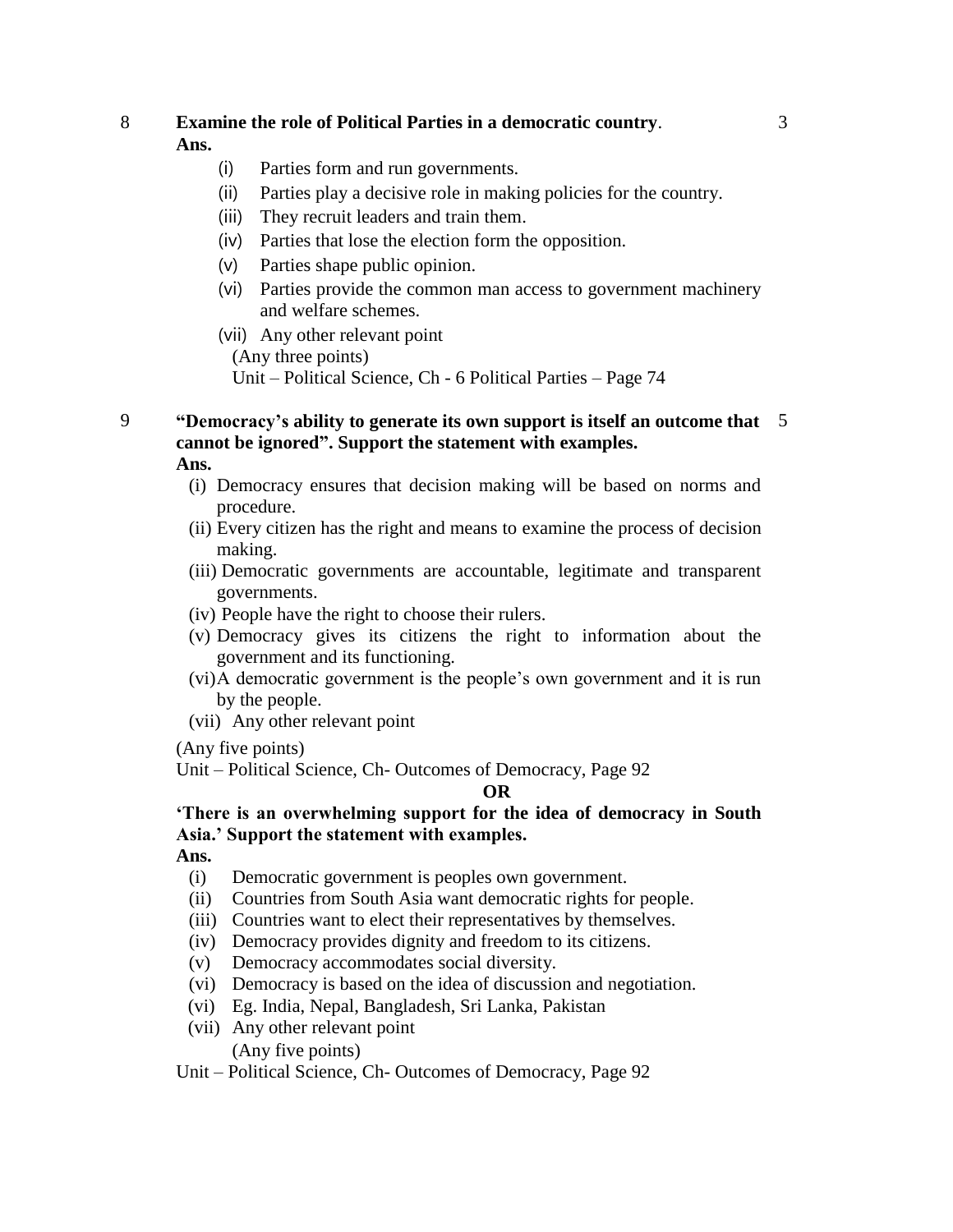# 10 **Examine the role of Information Technology in stimulating the process of**  5 **globalization.**

**Ans.** 

- (i) Technology has been changing rapidly.
- (ii) Telecommunication facilities (telegraph, telephone including mobile phones, fax) are used to contact and access information
- (iii) Helps to communicate from remote areas.
- (iv) Development of satellite communication devices.
- (v) Computers have now entered almost every field of activity.
- (vi) One can obtain and share information through internet.
- (vii) Electronic mail (e-mail) and talk (voice-mail) across the world at negligible costs
- (viii) Has played a major role in spreading out production of services across countries
- (ix)Any other relevant point
- (Any five points)

Unit – Economics, Ch- Globalization, Page -63

### **OR**

# **Assess the impact of globalization on India and its people.**

**Ans.** 

- (i) Globalization has resulted in more choices for the consumers
- (ii) This has improved the standard of living of people
- (iii) MNCs have increased their investments in industries such as cell-phones, automobiles, electronics, soft drinks, etc.
- (iv) New jobs have been created.
- (v) Some local companies that supply raw materials to MNCs have also benefited.
- (vi) Some local companies have been able to invest in newer technology and production methods.
- (vii) Globalisation has enabled some large companies such as Tata Motors, Infosys to emerge as multi-national companies.
- (viii) Companies providing services have also benefited by globalisation.
- (ix) Flexibility in labour laws
- (x) Expansion of unorganised sector
- (xi) Stiff competition to the local producers
- (xii) Any other relevant point (Any five points)
- Unit Economics, Ch- Globalization, Page -66 11 **Read the given text and answer the following questions:**

'*It is said of "passive resistance" that it is the weapon of the weak, but the power which is the subject of this article can be used only by the strong. This*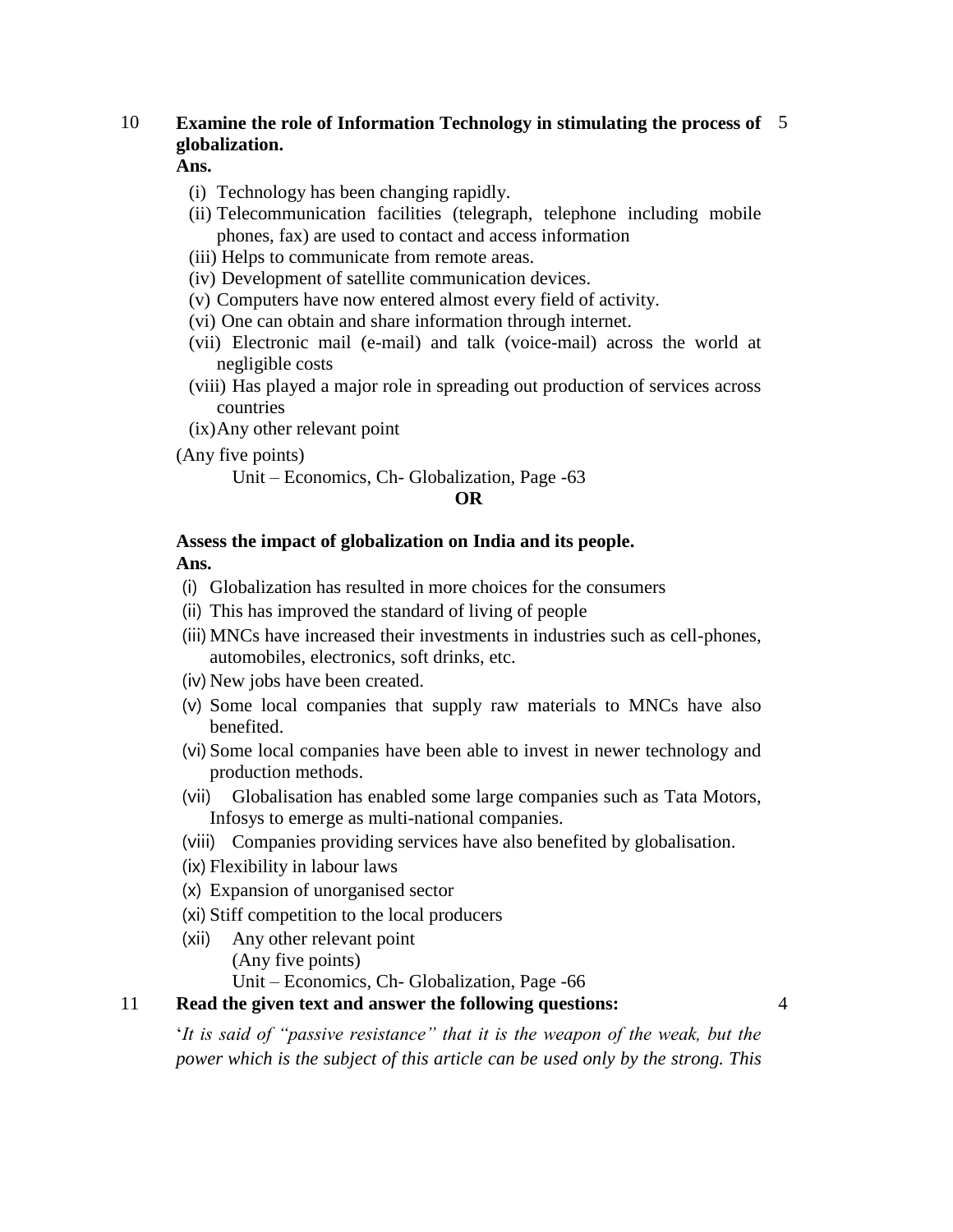*power is not passive resistance; indeed, it calls for intense activity. The movement in South Africa was not passive but active …*

*'Satyagraha is not physical force. A satyagrahi does not inflict pain on the adversary; he does not seek his destruction … In the use of satyagraha, there is no ill-will whatever.*

*'Satyagraha is pure soul-force. Truth is the very substance of the soul. That is why this force is called satyagraha. The soul is informed with knowledge. In it burns the flame of love. … Nonviolence is the supreme dharma …'It is certain that India cannot rival Britain or Europe in force of arms. The British worship the war-god and they can all of them become, as they are becoming, bearers of arms. The hundreds of millions in India can never carry arms. They have made the religion of non-violence their own ...'*

### **11.1. Why did Gandhiji consider nonviolence as supreme dharma? (1)**

Gandhiji adopted nonviolence as a philosophy and an ideal way of life. According to him philosophy of nonviolence is not a weapon of the weak; it is a weapon, which can be tried by all.

# **11.2 How was Gandhian satyagraha taken by the people who believed in his philosophy? (1)**

A satyagrahi does not inflict pain on the adversary; he does not seek his destruction. In the use of satyagraha, there is no ill-will.

### **11.3 Why was Gandhian satyagraha considered as a novel way to resist injustice? (2)**

- (i) One could win the battle through nonviolence.
- (ii) This could be done by appealing to the conscience of the oppressor.
- (iii) People including the oppressors had to be persuaded to see the truth, instead of being forced to accept truth through the use of violence**.**
- (iv) Any other relevant point

(Any two points)

Unit -History, Ch - Nationalism in India – Page 30

# <sup>12</sup> **Read the given text and answer the following questions**:

4

*Ever since humans appeared on the earth, they have used different means of communication. But, the pace of change, has been rapid in modern times. Long distance communication is far easier without physical movement of the communicator or receiver. Personal communication and mass communication including television, radio, press, films, etc. are the major means of*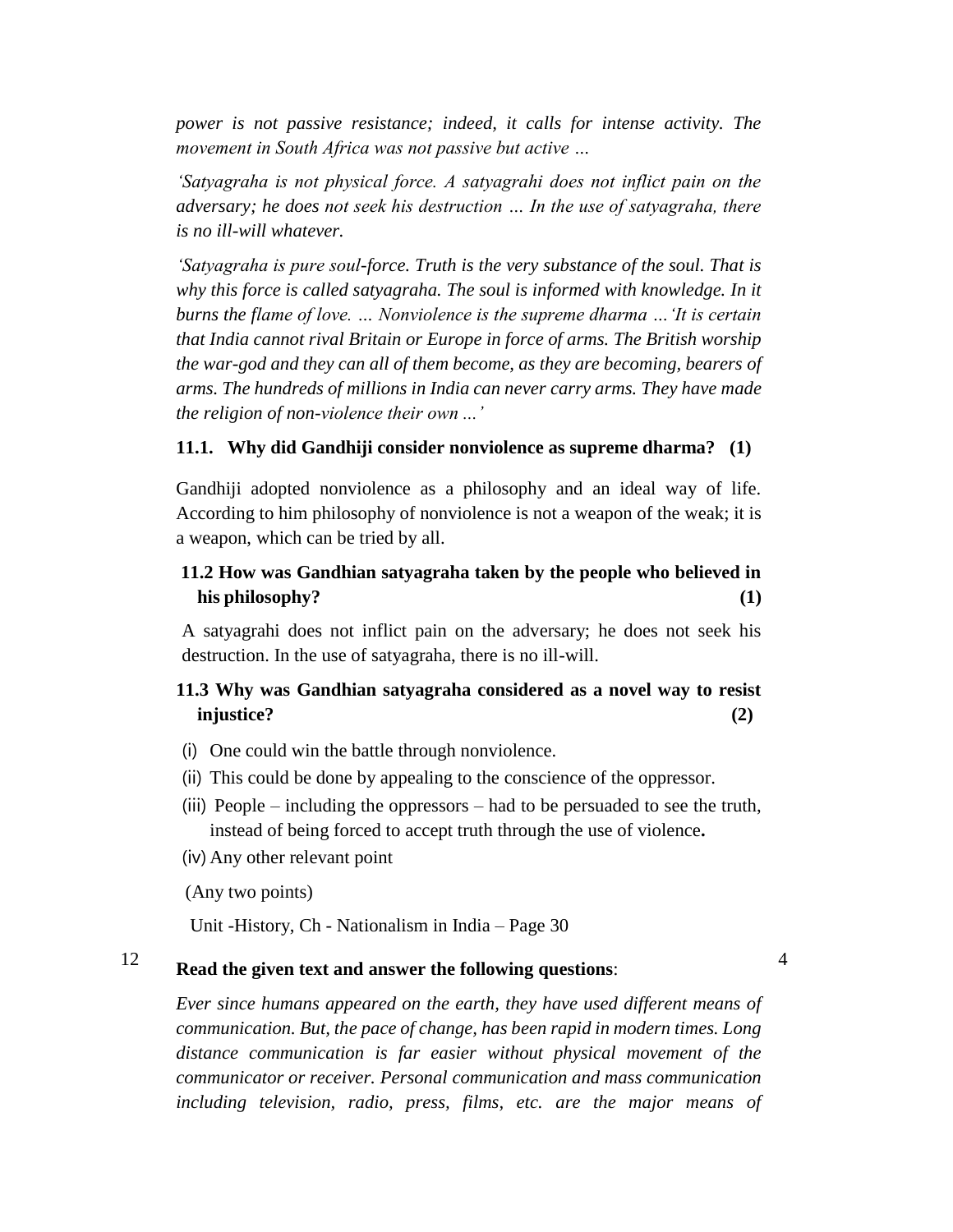*communication in the country. The Indian postal network is the largest in the world. It handles parcels as well as personal written communications. Cards and envelopes are considered first-class mail and are airlifted between stations covering both land and air. The second-class mail includes book packets, registered newspapers and periodicals. They are carried by surface mail, covering land and water transport. To facilitate quick delivery of mails in large towns and cities, six mail channels have been introduced recently. They are called Rajdhani Channel, Metro Channel, Green Channel, Business Channel, Bulk Mail Channel and Periodical Channel.*

### **12.1 Examine the role of the Indian postal network.** (1)

- (i) It has helped the country to engage in communication and social-economic development.
- (ii) It provides various facilities like speed post, business post, registered post, ordinary post.
- (iii) Any other relevant point (Any one)

## **12.2 Differentiate between mass communication and personal communication.**

**(1)**

- (i) Mass Communication is the medium which provides entertainment as well as creates awareness among the masses. It includes radio, television, newspapers, magazines, books, films etc. whereas Personal Communication is between person to person.
- (ii) Any other relevant point (Any one)

#### **12.3 Analyse the significance of communication for a nation**.

(2)

- (i) This is the age of communication using the telephone, television, films, and the Internet.
- (ii) Even books, magazines and newspapers are important means of communication.
- (iii) Various means of communication have connected the world closer
- (iv) It is the source of entertainment and knowledge.
- (v) Any other relevant point

(Any one)

Unit- Geography- Lifelines of National Economy Pg-86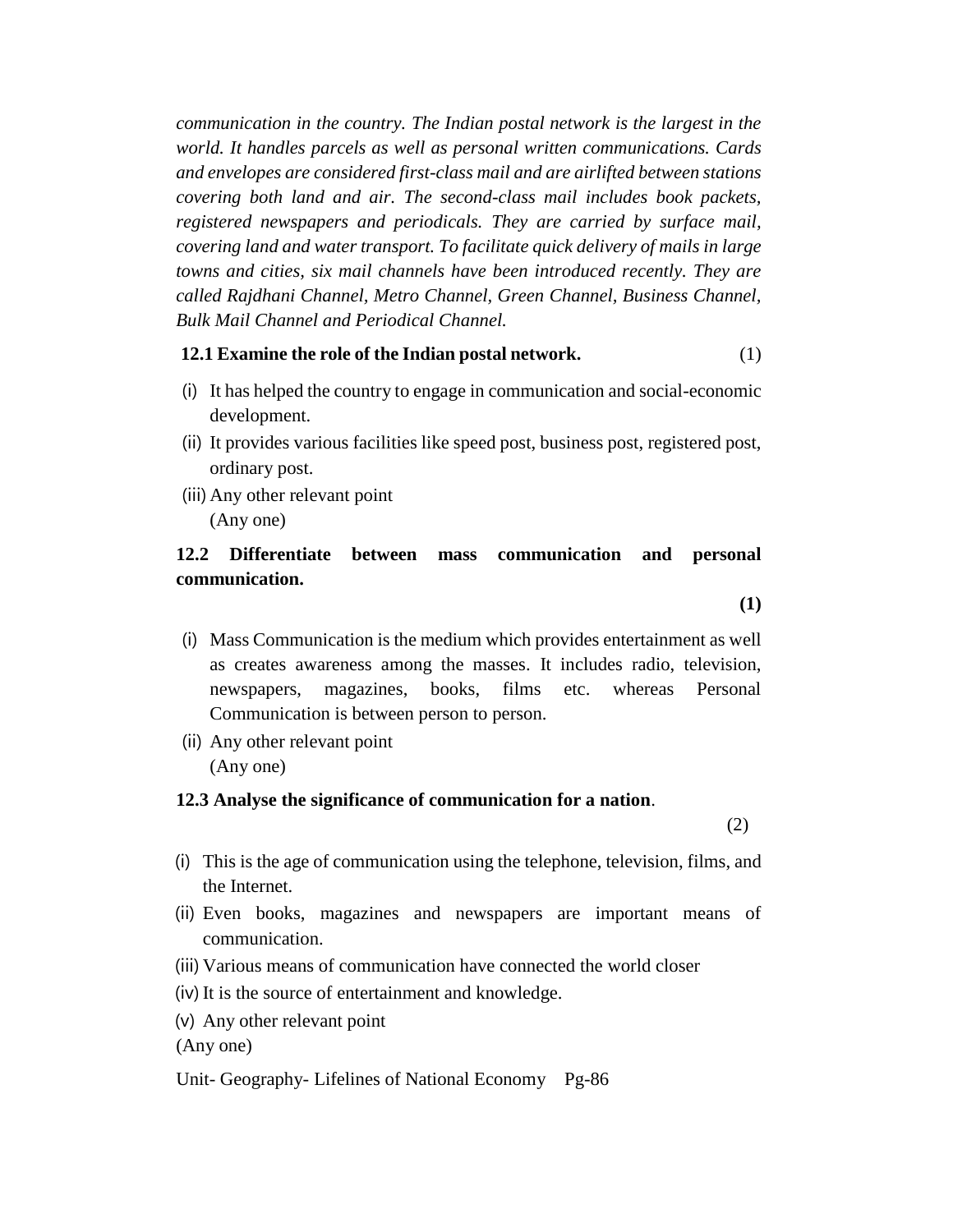13. 13.1 On the given outline Political Map of India, identify the place marked as A with the help of following information and write its correct name on the line marked near it.

A- The place where Non Cooperation Movement called off due to violence. Ans. Chauri Chaura (UP) (1)

- 13.2 On the same given map of India, locate the following –
- (I) Namrup Thermal Plant

Or

Noida Software Technology Park (1)

(II) Raja Sansi (Sri Guru Ram Dass Jee) International Airport (1)



**Note: The following question is for Visually Impaired Candidates only in lieu of Q. No.13.1.** 

13.1 **Name the State where the session of Indian National Congress was held in 1927. (1)**

Ans. Madras

**Note: The following questions are for Visually Impaired Candidates only in lieu of Q. No.13.2 Attempt any two questions**.

**13.2 Name the State where Namrup Thermal Plant is located.** (1) Ans. Assam

**13.3 Name the State where Noida Software Technology Park is located.**